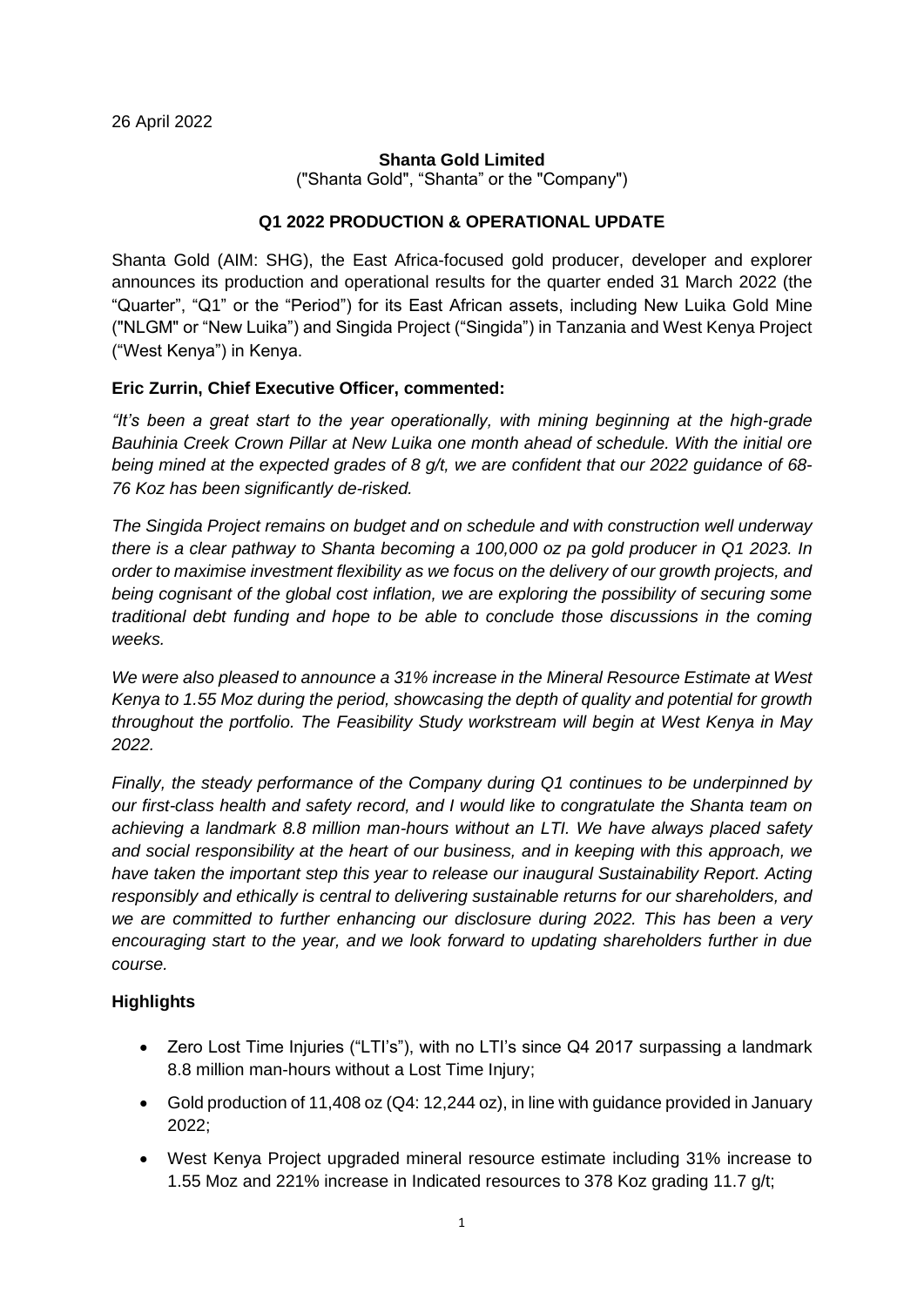- New *Ramula Regional Centre* within West Kenya Project, with maiden resources totalling 434 Koz grading 2.08 g/t and 7 new targets identified;
- Announced for the 3rd consecutive year that all mined ounces have been replaced during the year with newly defined reserves;
- Newly defined reserves of 110,000 oz added in 2021, before depletion, predominantly from the Luika Underground project;
- Inaugural 2021 Sustainability Report published in the Period; and
- Shortly after the Period end, and one month ahead of schedule, the Bauhinia Creek Crown Pillar was accessed with high grade ore being mined beginning April 19<sup>th</sup>.

## **Financial Summary**

- Cash, and available liquidity<sup>1</sup> of US\$13.4 million ("m")  $(Q4: US$15.9 m)$ ;
- 3,446 oz contained within doré available for sale at the end of Q1 (Q4: 1,593 oz);
- Gross debt of US\$6.8 m (Q4: US\$2.4 m);
- Operating costs of US\$1,297 /oz (Q4: US\$1,254 /oz) and AISC of US\$1,760 /oz (Q4: US\$1,624 /oz) in the Quarter, respectively. The increase in the AISC is largely due to fewer ounces being recovered in the Period in line with the full year production plan, and cost inflation.
- Capital expenditure and investment to pursue high quality growth initiatives totalled US\$9.5 m including US\$4.9 m for Singida construction, US\$2.7 million for NLGM, and US\$1.9 m for West Kenya;
- VAT receivable of US\$25.1 m (Q4: US\$26.8 m), of which approximately US\$23 m relates to the historical period July 2017-June 2020. An application for an Out of Court Settlement now lodged in country; and
- Positive engagement with the Tanzanian Revenue Authority ("TRA") as evidenced by a US\$3.0 million VAT offset allowed against Corporate Income Tax and a further VAT cash refund of US\$1.4 m in Q1.

#### **Operational Summary**

#### **New Luika Gold Mine**

- 214,204 t milled (Q4: 218,991 t) from underground and open pit sources;
- Average head grade of 1.9 g/t (Q4: 2.0 g/t) blended from underground, open pit, and existing ROM stockpile sources;
- Average recoveries of 87.2% (Q4: 87.1%);
- Run of Mine ("ROM") stockpile of 155,233 t of ore grading 1.0 g/t (Q4: 150,549 t grading 1.0 g/t) containing approximately 5,000 oz;
- Underground actual mined ore grade reconciling +3% YTD versus grade control model;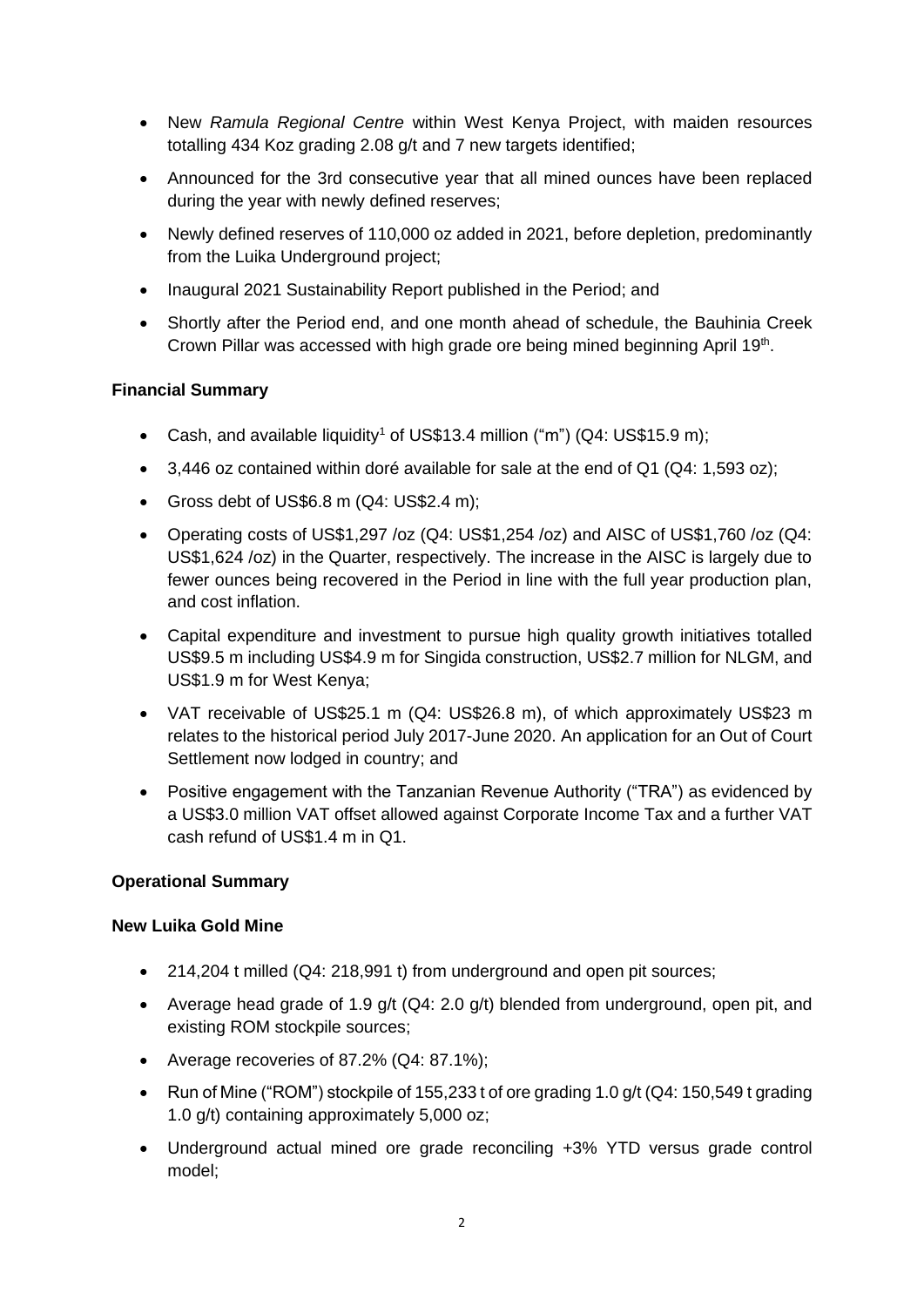- Underground mining equipment performing in line with expectations and underground mined ounces up 15% versus plan during the Quarter resulting from better than expected tonnes and grade mined versus plan;
- Open pit mining representing 20% of total planned mined ounces during the Quarter was impacted by underperformance of the mining contractor due to delays in spares and availability of mining equipment resulting in a deficit of approximately 1,700 oz during the Quarter, expected to be partially recovered in future quarters; and
- Bauhinia Creek Crown Pillar successfully accessed one month ahead of schedule. Mining of high grade ore started on April 19th, with initial material being mined at approximately 8 g/t consistent with expectations.

# **Singida**

- Singida remains on track for first production in Q1 2023 and will transform Shanta Gold into a +100,000 oz/pa producer with a diversified resource base;
- Successful delivery of the Metso built Crushing Circuit in December 2021. All equipment and steel required was delivered in the Quarter with assembly beginning in April 2022;
- Manufacturing of the Grinding & Gravity Circuit Mill by NCP in South Africa is 100% complete with delivery due in late April 2022;
- Tailings Storage Facility Dam design is completed, all permits received, and approval has been granted by the regulators to commence construction in April 2022;
- Key infrastructure including bulk power, water, buildings, and fencing are progressing on track;
- Ore stockpile levels total 59,470 tonnes grading 1.72 g/t for 3,291 contained ounces at the end of the Quarter; and
- During the Period, phase 1 grade control drilling at the Gold Tree deposit returned +5% reconciliation versus the reserve model which de-risks the initial 12 month production plan following commissioning. The Gold Tree deposit contains 61% of the current mineral reserves at Singida.

## **West Kenya**

- The Mineral Resource Estimate (MRE) at the West Kenya Project, increased by 31% to 1.55 Moz and Indicated resources have increased by 221% to 378 Koz grading 11.70 g/t;
- Successful regional drilling results at the Ramula Regional Center, within the West Kenya Project, were announced and a maiden Inferred resource of 434 Koz grading 2.08 g/t was declared;
- Drilling ongoing during the Quarter with all three rigs operational by March 1<sup>st</sup> following a period of one rig for the first two months of 2022 while the Mineral Resource Estimate was being completed; and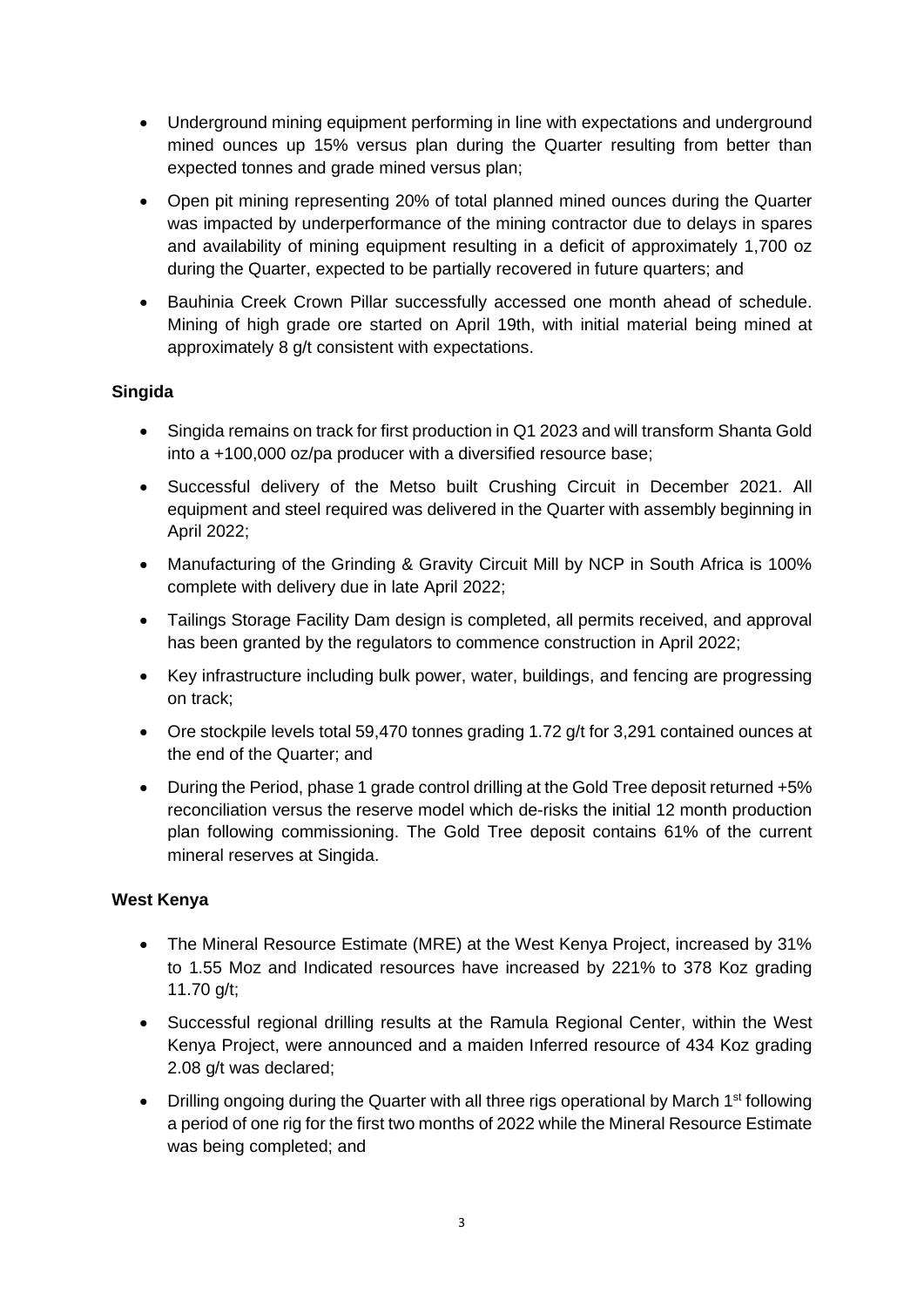• Commencement of the West Kenya Project Feasibility Study workstream begins in May 2022.

# **Corporate Social Responsibility ("CSR")**

- Shanta is pleased to announce that in the Period, the Company published its first Sustainability Report, which covers its activities for the year ended 31 December 2021;
- Materiality assessment completed with internal and external stakeholders to proactively address key ESG risks and identify opportunities to maximise positive impact for stakeholders;
- Sustainability Report prepared in line with the Sustainability Accounting Standards Board (SASB) standards;
- Commitment in 2022 to start aligning climate disclosure against the framework set out by the TCFD to report in line with best practice for main market listed companies;
- Committed sponsorship of 2,100 primary and secondary school children in the community surrounding NLGM;
- Completed construction of the Saza Secondary Dormitory which will accommodate 80 female students; and
- 2,100 farmers, up from approximately 150 farmers in 2018, have enrolled in Shanta's Mining Agriculture Improvement Program ("SMAP") which provides advice, training, and farming materials to farmers in the local surrounding Mbangala and Maleza villages.

Note: 1. Available liquidity has been derived as unrestricted cash, restricted cash, and the sale value of doré available for sale at the end of the Period (net of royalties and expected selling costs).

#### **Analyst conference call and presentation**

Shanta Gold will host an analyst conference call and presentation today, 26 April 2022, at 10:00am BST. Participants can access the call by dialling one of the following numbers below approximately 10 minutes prior to the start of the call or by clicking on the link below.

UK Toll-Free Number: +44 (0) 800 279 6894 UK Toll Number: +44 (0) 330 165 3641 PIN: 204102

[https://events.globalmeet.com/Public/ClickToJoin/ZW5jPUVRNmNWaVloU1JzVUJCaU9qcV](https://events.globalmeet.com/Public/ClickToJoin/ZW5jPUVRNmNWaVloU1JzVUJCaU9qcVVjcWRzaHl1NW5jVGVodEtGUTJ0WFZJNjcxTnNvcEN2ZDhoZz09) [VjcWRzaHl1NW5jVGVodEtGUTJ0WFZJNjcxTnNvcEN2ZDhoZz09](https://events.globalmeet.com/Public/ClickToJoin/ZW5jPUVRNmNWaVloU1JzVUJCaU9qcVVjcWRzaHl1NW5jVGVodEtGUTJ0WFZJNjcxTnNvcEN2ZDhoZz09)

Participant Passcode: 204102

The presentation will be available for download from the Company's website: www.shantagold.com. A recording of the conference call will subsequently be available on the Company's website.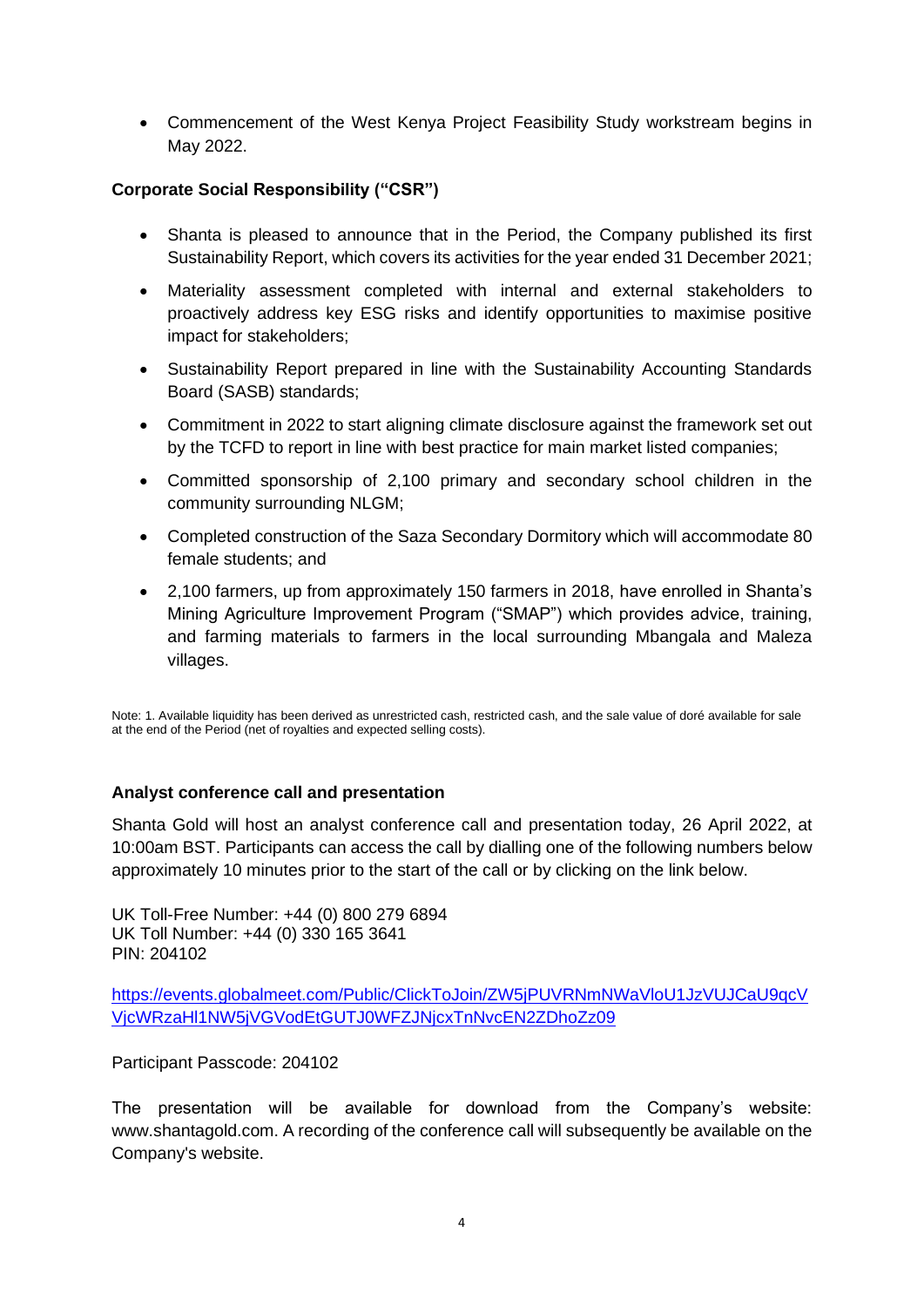#### **Investor Conference Call**

Shanta Gold is hosting a live investor presentation via the Investor Meet Company platform today, 26 April 2022, at 11:00 am BST. The presentation is open to all existing and potential shareholders and questions can be submitted any time during the live presentation.

Investors can sign up to Investor Meet Company for free and add to meet Shanta Gold via: [https://www.investormeetcompany.com/shanta-gold-limited/register-investor](https://protect-za.mimecast.com/s/Z9HnCVmrpNhwlrGCGefj-)

Investors who already follow Shanta Gold on the Investor Meet Company platform will automatically be invited.

### **Enquiries:**

| <b>Shanta Gold Limited</b><br>Eric Zurrin (CEO)<br>Luke Leslie (CFO)                                                  | +44 (0) 14 8173 2153 |
|-----------------------------------------------------------------------------------------------------------------------|----------------------|
| <b>Nominated Adviser and Joint Broker</b><br>Liberum Capital Limited<br>Scott Mathieson / Ed Thomas / Nikhil Varghese | +44 (0) 20 3100 2000 |
| <b>Joint Broker</b><br><b>Tamesis Partners LLP</b><br>Charlie Bendon / Richard Greenfield                             | +44 (0) 20 3882 2868 |
| <b>Public Relations</b><br><b>FTI Consulting</b><br>Sara Powell / Nick Hennis                                         | +44 (0) 20 3727 1426 |

#### **About Shanta Gold**

Shanta Gold is an East Africa-focused responsible gold producer, developer, and explorer. The company has an established operational track record, with defined ore resources on the New Luika and Singida projects in Tanzania, with reserves of 645 Koz grading 3.0 g/t, and exploration licences covering approximately  $1,000$  km<sup>2</sup> in the country. Alongside New Luika and Singida, Shanta also owns the high-grade West Kenya Project in Kenya and licences with resources of 1.6 million ounces including 378 Koz in the Indicated category grading 11.70 g/t. With a strong balance sheet, a growing diversified portfolio and a maiden dividend paid in 2021, Shanta offers a resilient investment opportunity for the near and long-term. Shanta is quoted on London's AIM market (AIM: SHG) and has approximately 1,048 million shares in issue.

The information contained within this announcement is deemed by the Company to constitute inside information as stipulated under the Market Abuse Regulation (EU) No. 596/2014 as amended by The Market Abuse (Amendment) (EU Exit) Regulations 2019.

#### **Competent Person Statement**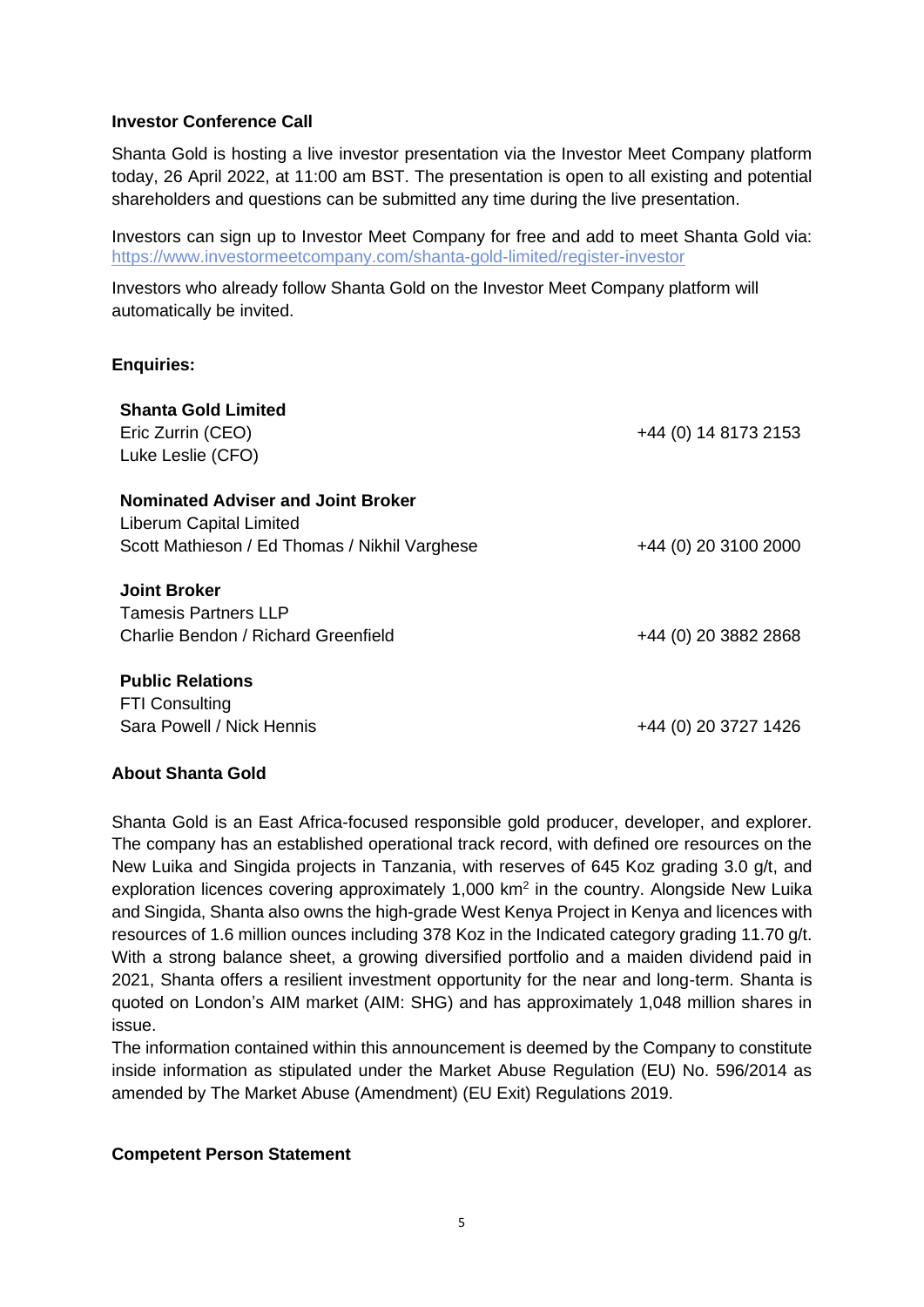The technical information contained within this announcement has been reviewed by Juma Kisunda (the Company's Technical Services Manager), who is a Member of the Australasian Institute of Mining and Metallurgy (AusIMM) and Yuri Dobrotin, P.Geo. Membership No.0702 (Shanta's Group Exploration Manager), who is a practicing member of the Association of Professional Geoscientists of Ontario, Canada (PGO). They have sufficient experience that is relevant to the style of mineralisation and type of deposit under consideration and to the activity being undertaken to qualify as a Competent Persons as defined in the 2012 Edition of the 'Australasian Code for Reporting of Exploration Results, Mineral Resources and Mineral Reserves' and for the purposes of the AIM Guidance Note on Mining and Oil & Gas Companies dated June 2009, and National Instrument 43-101 (''NI 43-101).

The information contained within this announcement is deemed by the Company to constitute inside information as stipulated under the Market Abuse Regulation (EU) No. 596/2014 as amended by The Market Abuse (Amendment) (EU Exit) Regulations 2019.

# **Q1 2022 PRODUCTION & OPERATIONAL UPDATE**

## **Safety, Health and Environment**

There were no LTIs during the Period and the Company has now surpassed a landmark 8.8 million man-hours without an LTI. Shanta maintains its track record of operating among the safest gold mining operations of its peers and achieved a Total Recordable Injury Frequency Rate ("TRIFR") (per 1 million hours worked) of 1.72 for Q1.

## **Operational Summary – NLGM**

Production Summary

|                               | Q1 2022 | Q4 2021 | Q3 2021 | Q2 2021 |
|-------------------------------|---------|---------|---------|---------|
|                               |         |         |         |         |
| Tonnes ore milled             | 214,204 | 218,991 | 223,338 | 200,511 |
| Grade (g/t)                   | 1.90    | 2.00    | 2.23    | 2.49    |
| Recovery (%)                  | 87.2    | 87.1    | 88.6    | 88.6    |
| Gold (oz)                     |         |         |         |         |
| Production                    | 11,408  | 12,244  | 14,194  | 14,201  |
| <b>Sales</b>                  | 10,527  | 13,538  | 12,001  | 16,828  |
| Silver production (oz)        | 14,615  | 14,270  | 17,748  | 16,870  |
| Realised gold price (US\$/oz) | 1,883   | 1,796   | 1,790   | 1,812   |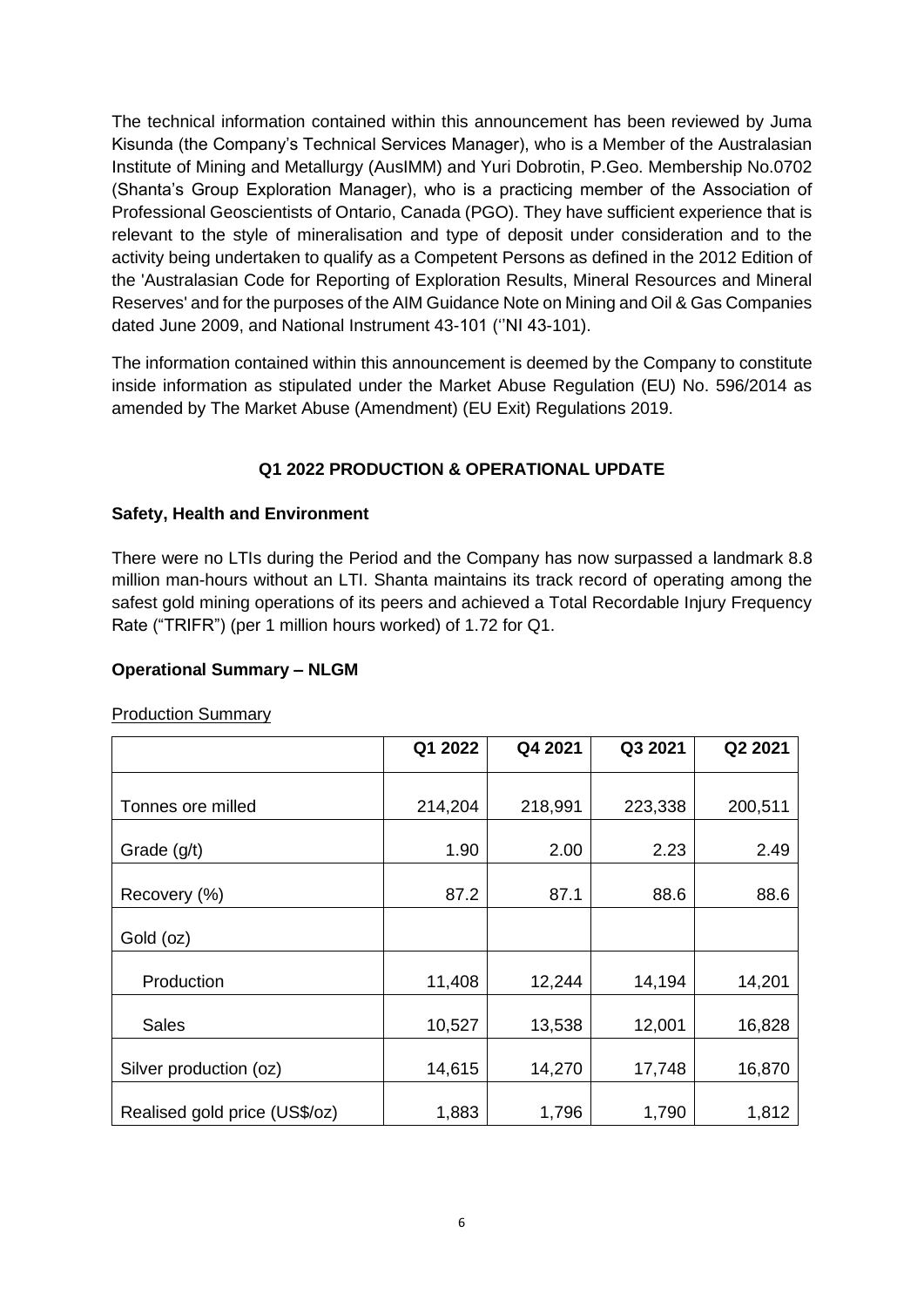Gold production during the period was 11,408 oz in line with guidance provided in January 2022. Overall, a total of 173,652 t of ore grading 2.46 g/t was mined from underground in Q1 compared with 177,256 t of ore grading 2.5 g/t in Q4 2021. A further 41,062 t ore grading 1.17 g/t was mined from open pits in Q1 compared with 32,562 t of ore grading 1.3 g/t in Q4 2021. The ROM stockpile at the end of Q1 was 155,233 t of ore grading 1.00 g/t (Q4: 150,549 t grading 1.00 g/t). Average recoveries of 87.2% were achieved in the plant during the period (Q4: 87.1%).

Actual mined ore from underground reconciled +3% in the Quarter versus the grade control model. Underground mining equipment performed in line with expectations and underground mined ounces were up 15% versus plan during the Quarter resulting from better than expected tonnes and grade mined versus plan. Open pit mining representing 20% of total planned mined ounces during the Quarter was impacted by underperformance of the mining contractor due to delays in spares and availability of mining equipment resulting in a deficit of approximately 1,700 oz during the Quarter which is expected to be partially recovered in future quarters.

The Bauhinia Creek Crown Pillar was successfully accessed one month ahead of schedule. Mining of high grade ore commenced on April 19<sup>th</sup> with initial material being mined at approximately 8 g/t consistent with expectations. The 2022 guidance of 68,000 - 76,000 oz has been de-risked following successful commencement of mining from the Bauhinia Creek Crown Pillar.

Processing of milled ore during the Quarter totalled 214,205 tonnes, in line with plan (Q4: 218,991 t). The average head grade of 1.9 g/t (Q4: 2.0 g/t) included a blend of material from underground, open pit, and existing ROM ore stockpile sources.

The demand for skilled operators across Africa continued from 2021, including demand for growing workforces in Tanzania as new operations commenced. This has led to upward pressure on employee compensation and turnover. Shanta has adopted a policy of training and development in situations where re-hiring was not possible or deemed economically unfavourable.

## **Financial**

Adjusted Operating Costs of US\$1,297 /oz (Q4: US\$1,254 /oz) and AISC of US\$1,760 /oz (Q4: US\$1,624 /oz) were achieved in the Quarter, respectively. The increase in the AISC is largely due to fewer ounces being recovered in the Period in line with the full year production plan, and cost inflation.

Cost inflation has been experienced across key parts of the cost structure including consumables, spares and equipment being procured from outside Tanzania. Energy and emulsion are two of Shanta's key input costs. Shanta has proactively decreased its reliance on oil since 2019 and now sources approximately 25% of energy from the state electricity grid (largely hydro) and solar. The remaining 75% of energy needs comes from heavy fuel oil and subject to changes in the underlying oil price.

Ammonium nitrate, an important ingredient in emulsion production, has historically been 40% sourced from Russia. Since the war in Ukraine and new sanctions, shipments have disrupted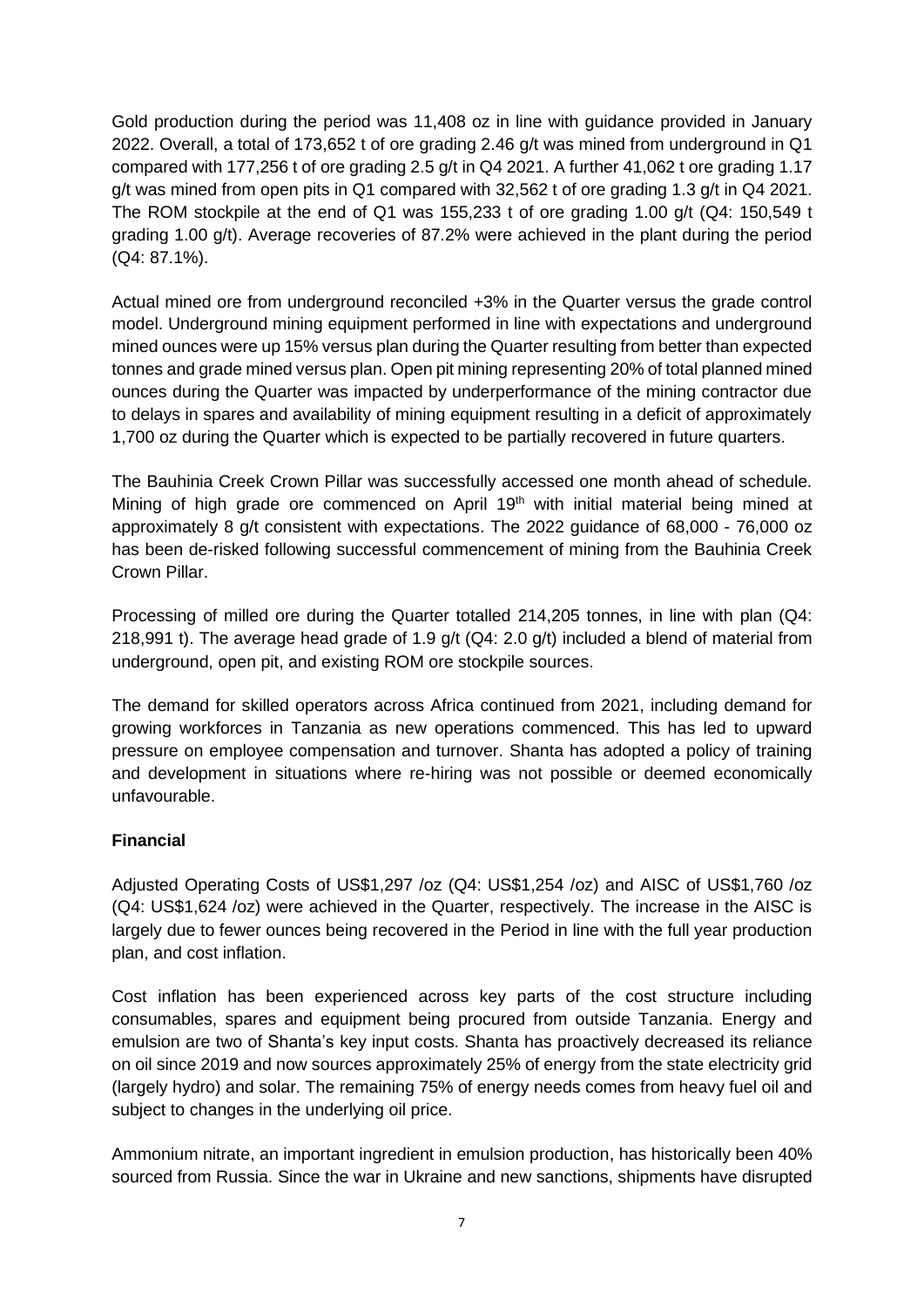global flow of supply which will continue until sanctions reverse or substitution of processing centres emerges (eg away from Russia). Shanta's supplier of emulsion is based in South Africa and has shifted to domestic supply of ammonium nitrate. The global price of ammonium nitrate has increased q/q since Q1 2021 when it was US\$560/t to a March 2022 price of US\$1,225/t. Shanta consumes approximately 2,000 tonnes pa of ammonium nitrate at New Luika.

A total of US\$4.4 m of the VAT receivable was received as a refund/offset from the TRA in Q1 (Q4: US\$4.2 m). The Company's Tanzanian VAT receivable decreased from US\$27.7 m to US\$25.1 m, the entirety of which is subject to verification audit by the TRA before being available for further offsets. Approximately US\$23 million of the US\$25.1 million relates to the period July 2017-June 2020. An application for an Out of Court Settlement has now been lodged in country.

Capital expenditure at New Luika was US\$2.7 m (Q4: US\$3.8 m) for the Quarter, which predominately related to underground development at the Bauhinia Creek and Luika mines, vehicles, and equipment.

At the end of the Quarter, US\$5 million was drawn from an unsecured standby facility with Standard Bank in Tanzania (US\$1 million at Q4 2021). Shanta is exploring the possibility of securing some traditional debt funding and hope to be able to conclude those discussions in the coming weeks.

## **Singida Gold Mine**

Construction of the Singida Gold Mine is progressing on schedule and in line with capital spending expectations. Several major project milestones have now been completed on site with construction now 51% complete highlighting a clear path to transforming Shanta into a +100,000 oz/ pa gold producer in Q1 2023. US\$4.8 m in capital expenditure was incurred in Q1 2022.

Significant construction milestones were achieved in the Quarter with delivery of the newly designed Crushing Circuit and with all equipment and steel now on site, assembly is underway. Manufacture of the Grinding and Gravity Circuit mill is 100% complete with shipment to site targeted for late April 2022 and installation planned for May 2022. The Tailings Storage Facility ("TSF") and Waste Rock Dump construction has begun following the approval of permits in 2021 and the appointment of the Independent Registered Engineer. Further key infrastructure including bulk power, water, buildings, fencing are progressing steadily on track.

Open pit operations continued during the Quarter with operations focused mainly on stripping waste in Gold Tree pit. Overall ore stockpile levels to date at Singida are 59,470 tonnes grading an average of 1.72g/t for 3,291 contained ounces.

During the Period, phase 1 grade control drilling at the Gold Tree deposit returned +5% reconciliation versus the reserve model which de-risks the initial 12 month production plan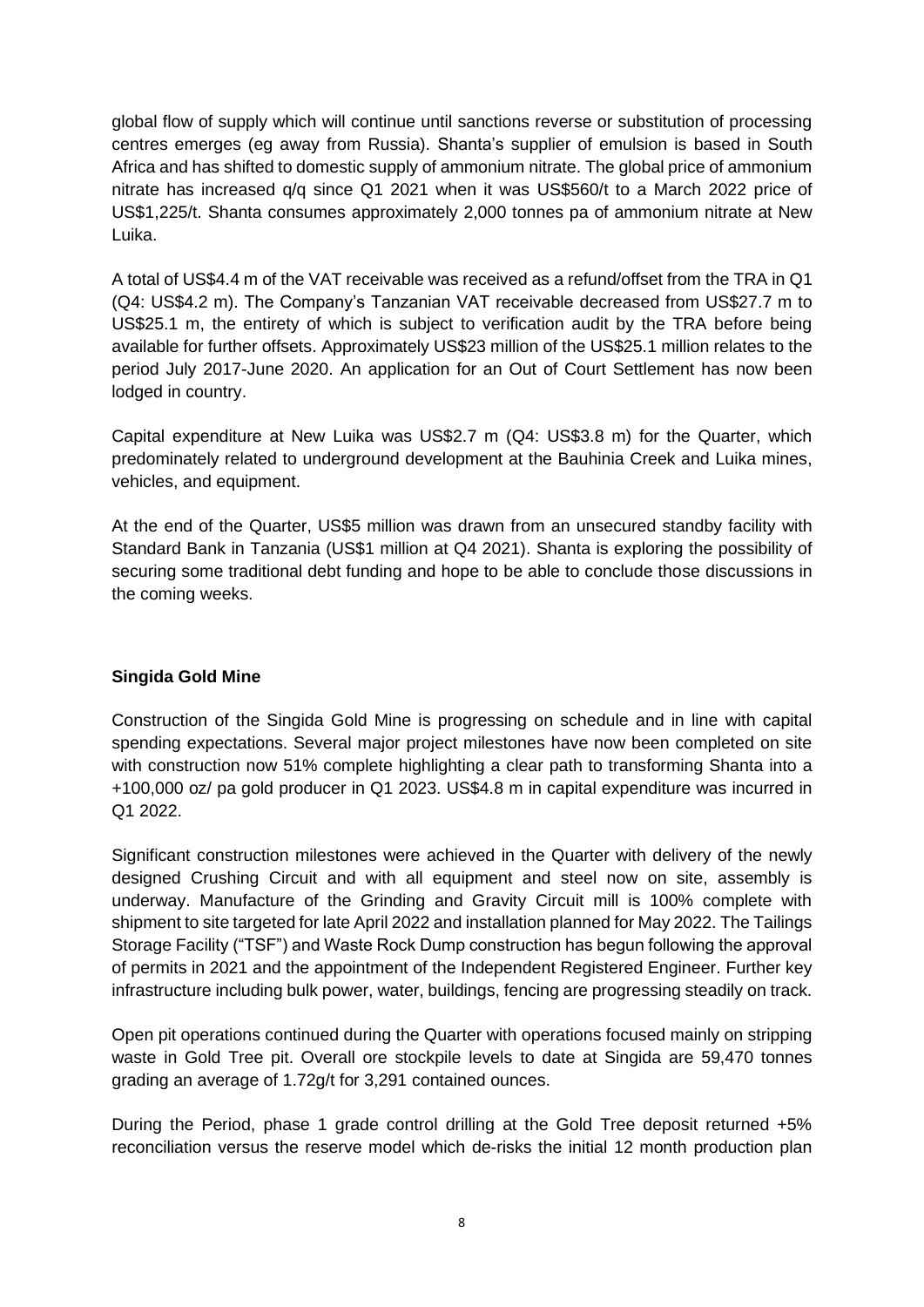following commissioning. The Gold Tree deposit contains 61% of the current mineral reserves at Singida.

### **West Kenya**

During the Quarter, Shanta announced that the Mineral Resource Estimate (MRE) at the West Kenya Project increased by 31% to 1.55 Moz and Indicated resources increased by 221% to 378 Koz grading 11.70 g/t.

The results of the regional exploration drilling at the Ramula target were also announced in the Quarter, adding a further 434 Koz grading 2.08 g/t to total resources at the West Kenya Project, delivering a 37% increase in the West Kenya Resource and confirming Shanta's confidence in district scale potential.

The exploration strategy for West Kenya over the remainder of 2022 is to increase the resource conversion with approximately 700,000 oz of additional Inferred resources being targeted for potential conversion to Indicated category and expand the existing resource inventory.

There are currently three drill rigs operational at West Kenya with Feasibility Study work due to begin in May 2022. Drilling in Q1 totalled 7,007 metres.

## **Corporate Social Responsibility ("CSR")**

In Q1, Shanta published its inaugural Sustainability Report, which covers its activities for the year ended 31 December 2021 both at a corporate level and on the ground at the New Luika Gold Mine, Singida Project, and the West Kenya Project. In 2022 Shanta will look to enhance the disclosure in anticipation of mandatory TCFD reporting for AIM-listed companies and further enhance the Companies sustainability performance with a focus on setting clear targets and pathways and integrating these into our operations.

Shanta has continued developing the education prospects of local communities around NLGM. 185 (2021: 175) students from primary and secondary schools in the local area have been sponsored for 2022. Each student will be provided with two pairs of uniforms, one pair of shoes and stationery to cover for the whole 2022 academic year.

During the Quarter Shanta completed the construction of the Saza Secondary Dormitory which will accommodate 80 female students preventing the need for them to walk over 16 kilometers to and from school to attend classes. Work to complete construction of the Saza dispensary staff house progressed well during the Quarter, upon completion the house will accommodate up to five medical staff members and is expected to be complete by May 2022.

Uptake in Shanta's Mining Agriculture Improvement Program ("SMAP") continued to increase during the Quarter, and there are now approximately 2,100 farmers enrolled for the 2022 farming period. During the Period, the CSR team coordinated a two-day capacity building training for AMCOS leaders from two wards being Saza and Mbangala where 90% of the enrolled farmers attended. To improve the efficiency and to add value to the farming practices